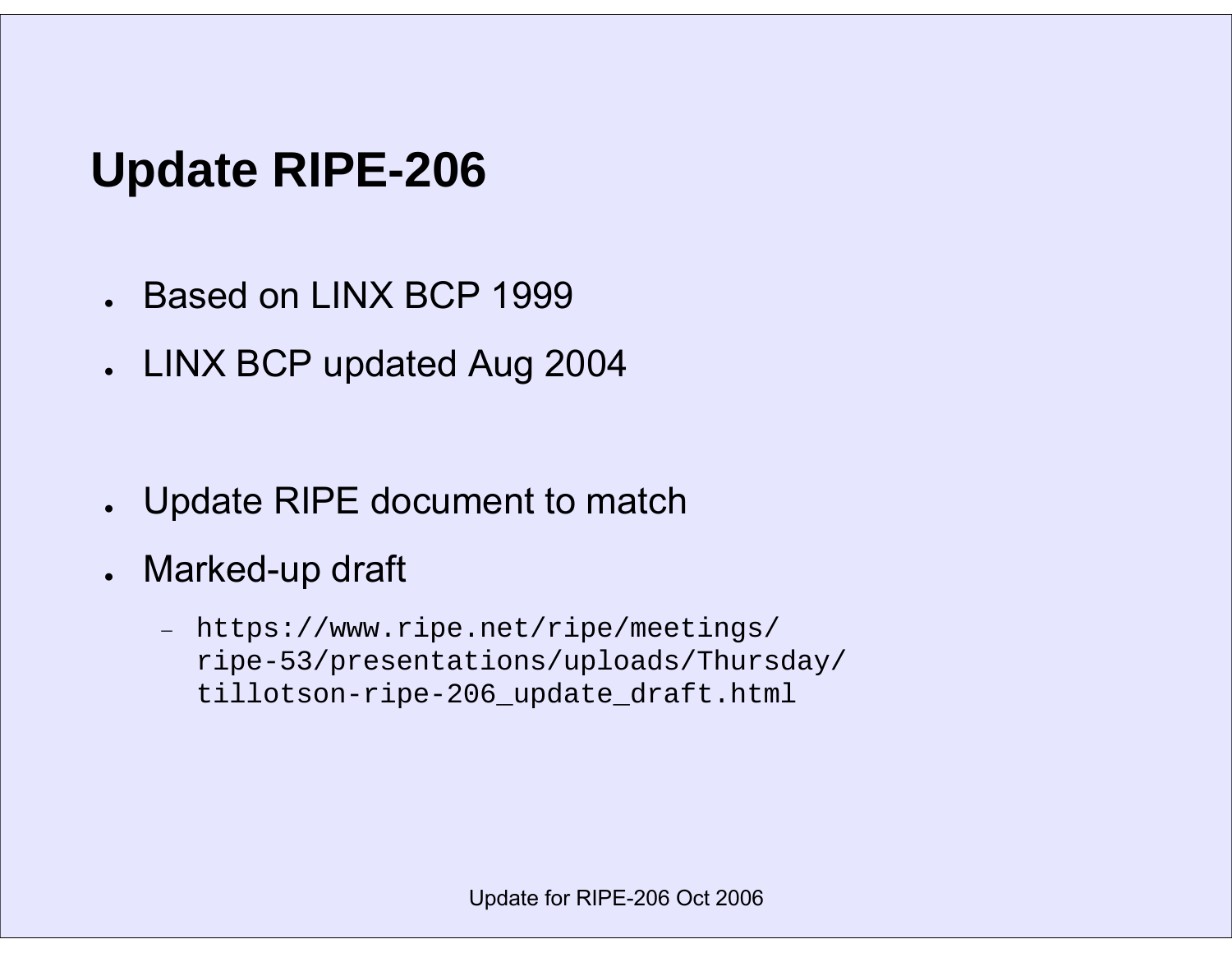# **New LINX BCP v2.0**

- ● http://www.linx.net/www\_public/ community\_involvement/bcp/ubebcp\_v2
- $\,$  Extra text to cover activities in mutual support of UBE:
	- − UBE about hosted Web sites
	- $\,$   $\,$  trading in bulk mailing tools and lists
- $\boldsymbol{\cdot}$  Requires abuse entries in RIPE DB
- ●Must not insist on Web submission of abuse reports
- Minor cosmetic changes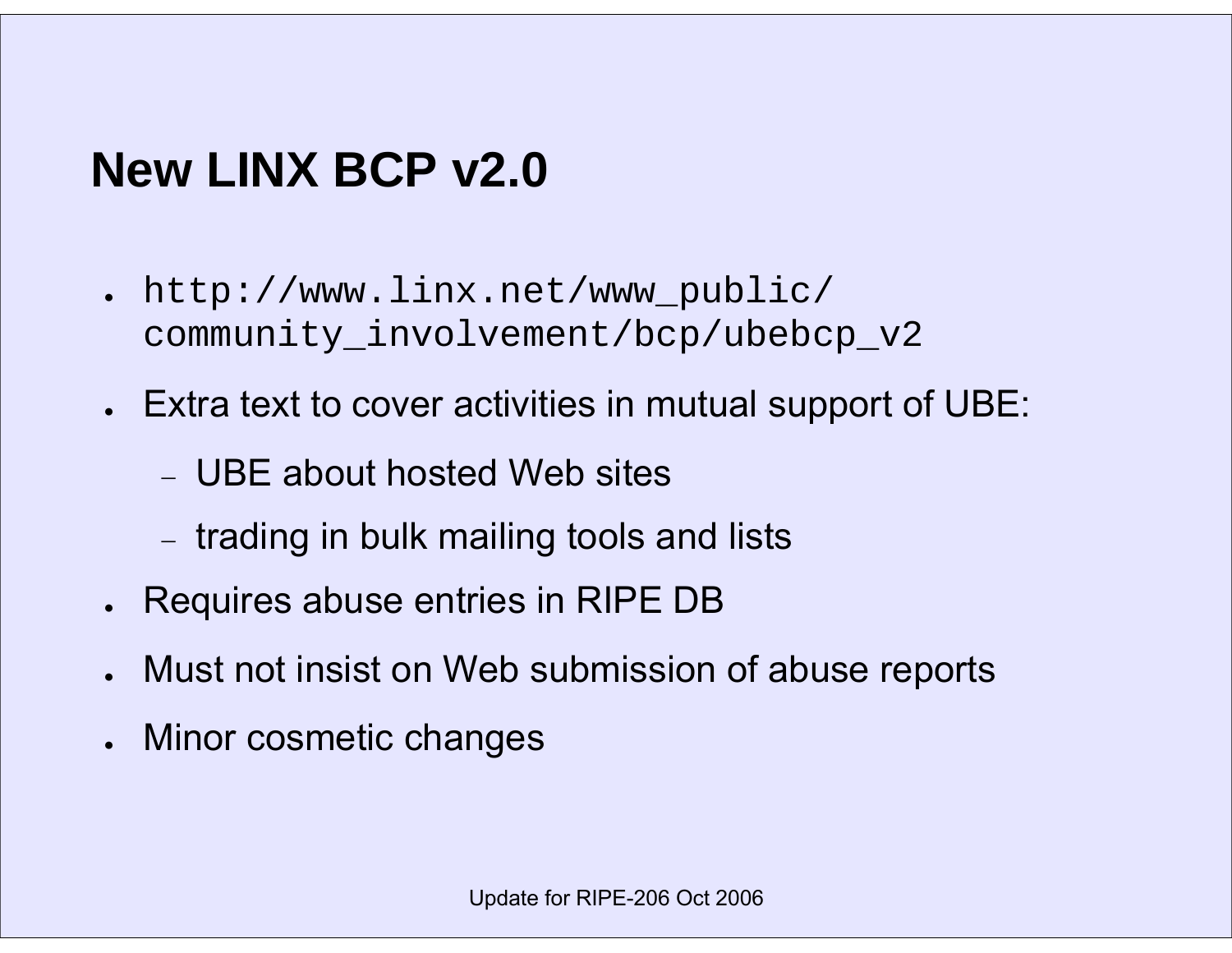# **New LINX BCP v2.0**

- Minimum modifications for RIPE
- Full RIPE PDP not needed

- . Later:
	- Suggest enhancements?
	- Complete rewrite?
	- $\boldsymbol{\cdot}$  Feed back to LINX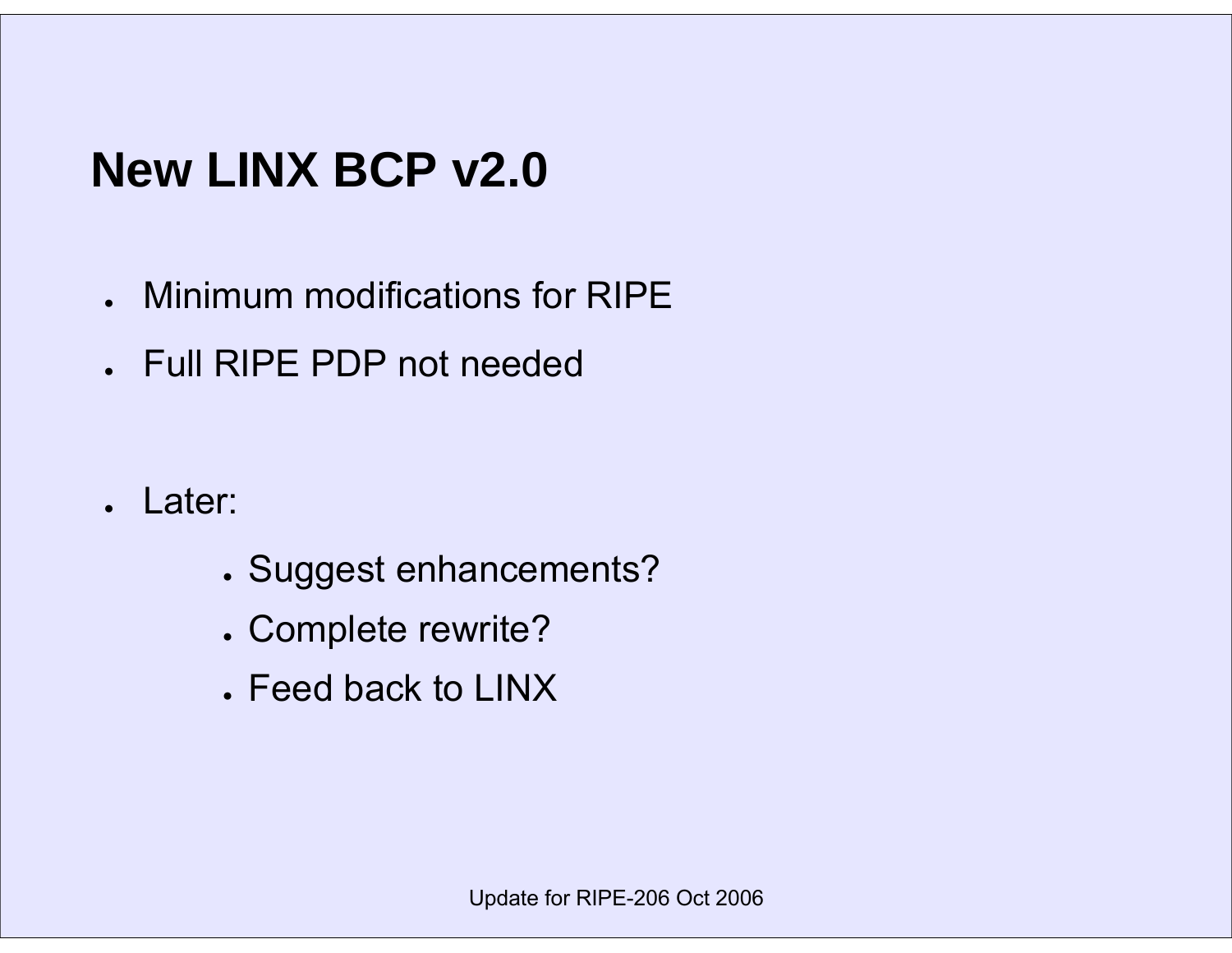# **Minimum modification**

- Cosmetic changes
- ●Remove UK-centric items
- Small clarifications as suggested on mailing list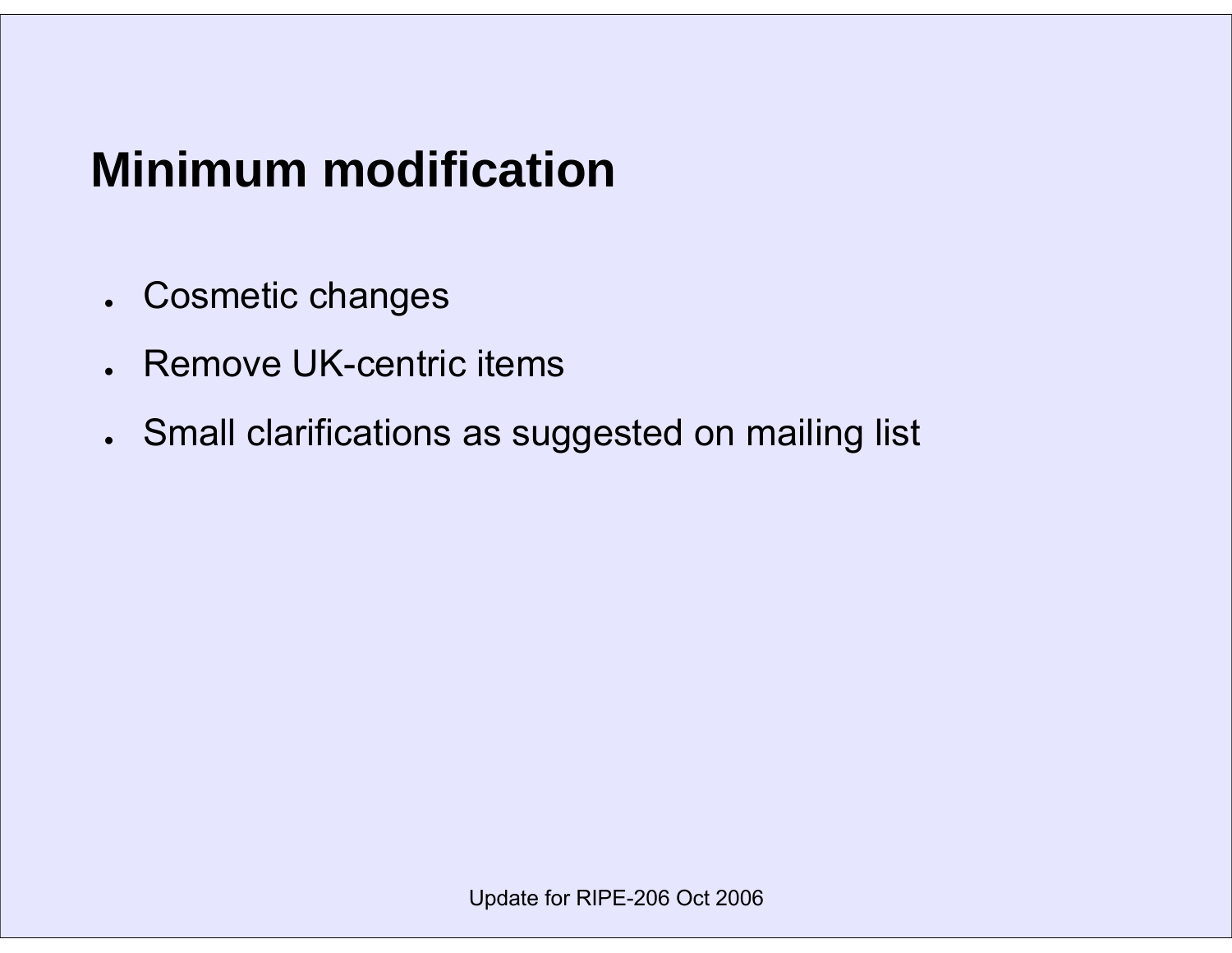#### **Process**

- WG chair announces consensus
	- No fundamental change
	- RIPE NCC publish new document
- (compare RIPE PDP)
	- − https://www.ripe.net/ripe/docs/ripe-350.html
	- Announce to list for discussion (4 weeks)
	- Last call (4 weeks)
	- Implement (ie publish)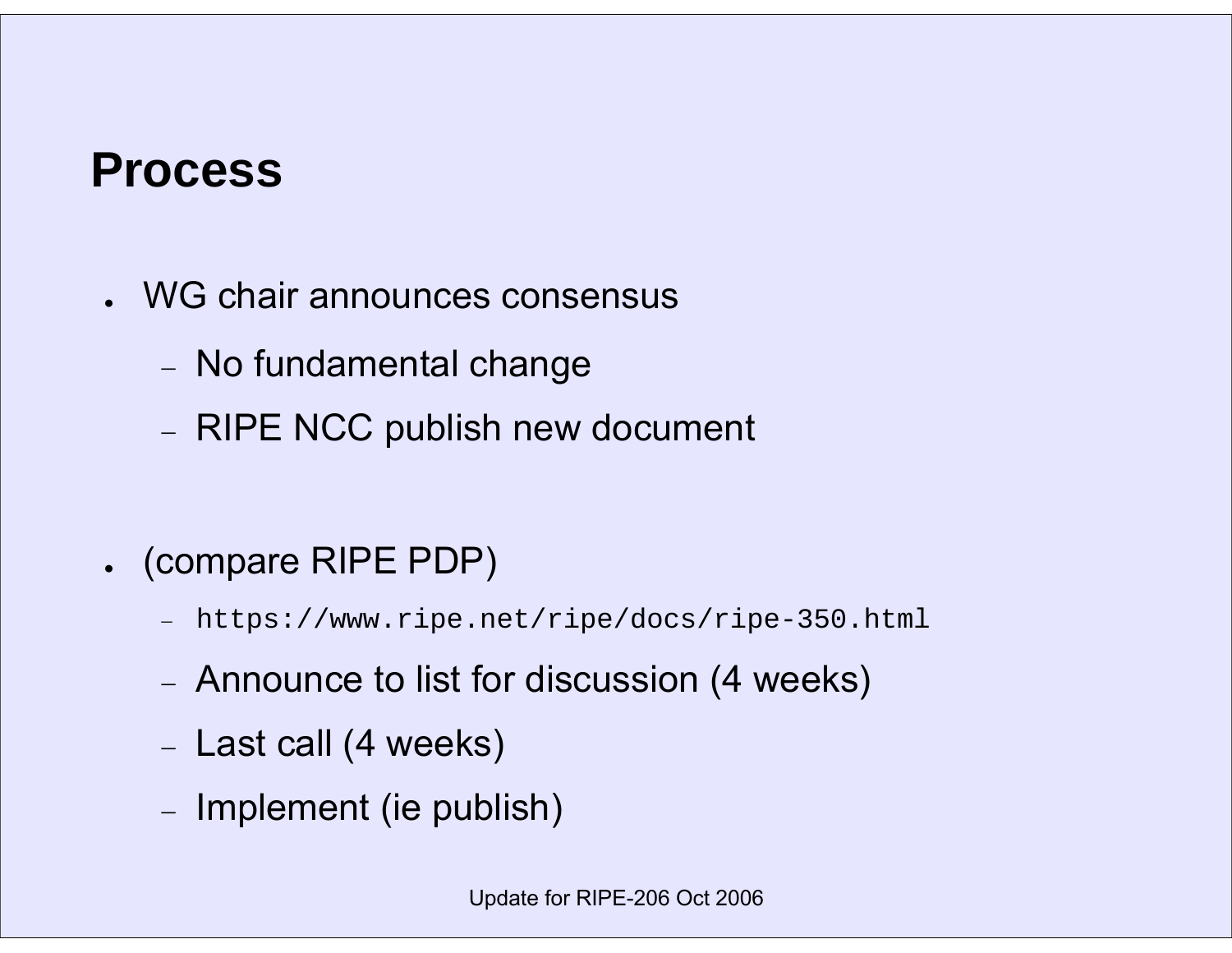### **Possible enhancements**

- Changes in the problem
- ●Changes in good practice
- ●Make the words clearer
- Changes in RIPE?
- Anything to leave out?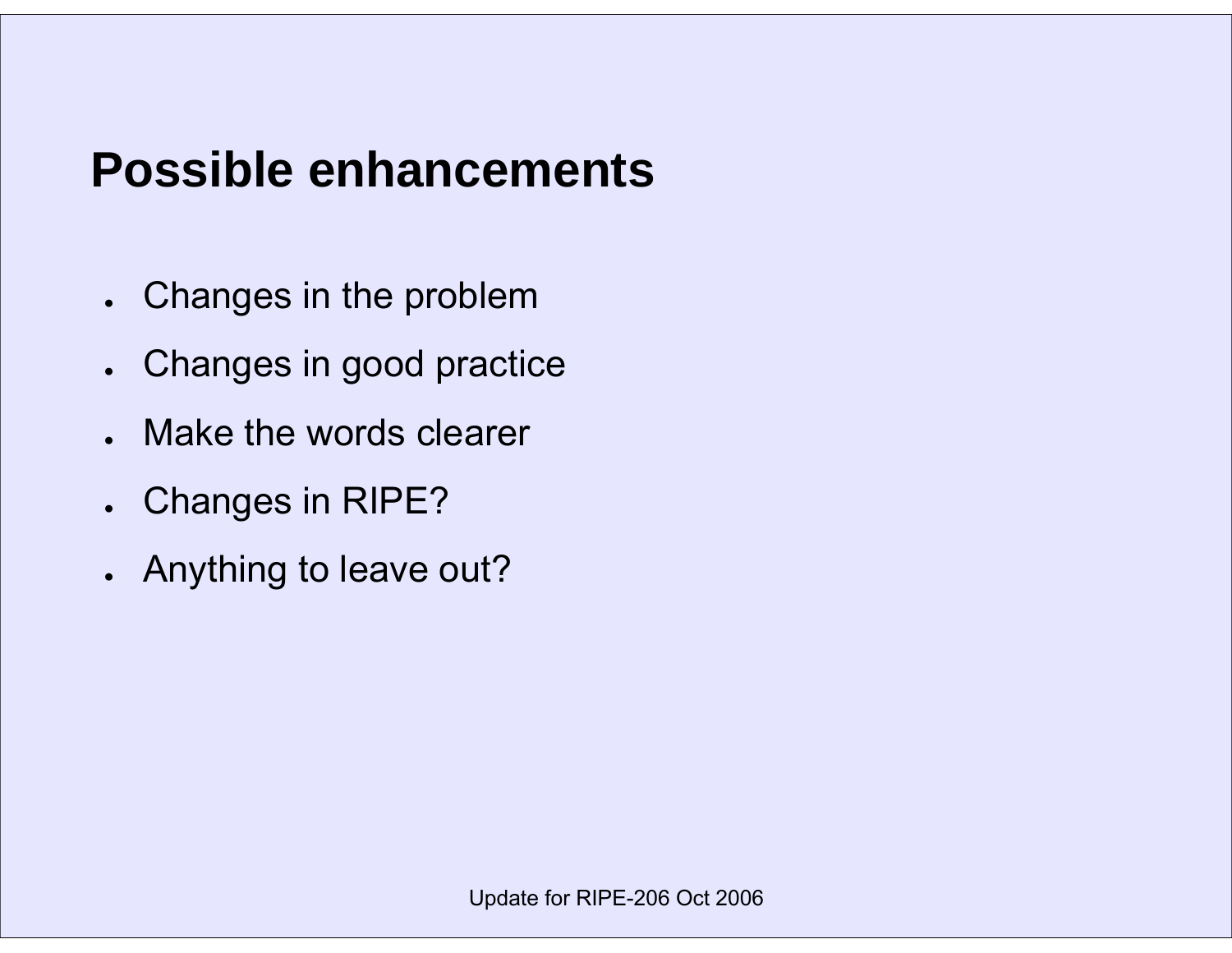## **Complete rewrite**

- New headings
	- − title "E-mail abuse"?
	- building relationships (not just technology and complaints)
	- − other sources?
- Length
- ●Target audience
- etc, etc